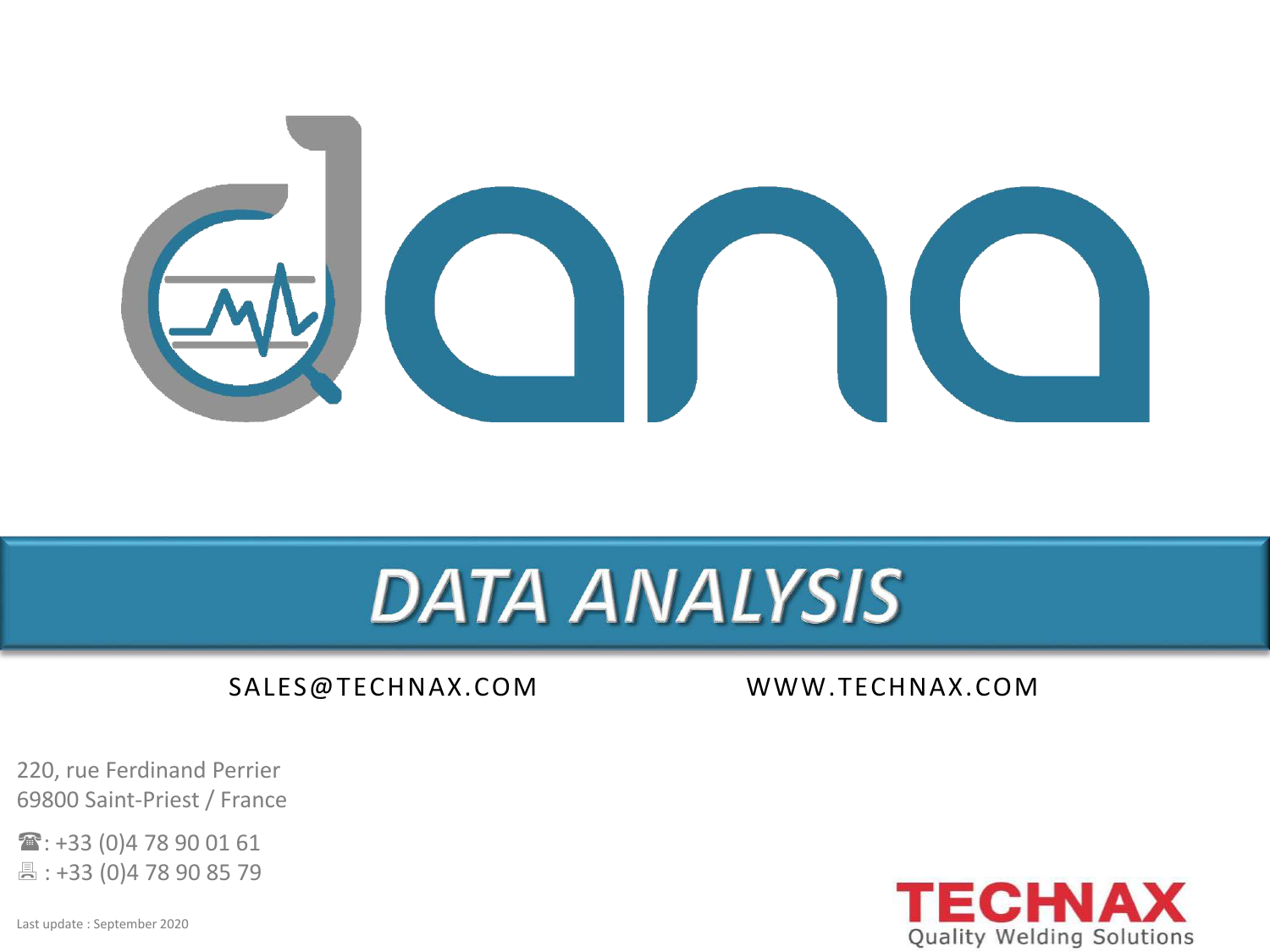### **WELDING MONITOR**

Besides the traditional welding and quality controls already available in every TECHNAX machine and equipment, this tool is an additional service offering longterm traceability of the welding data.

Through its user-friendly HMI, it provides a deep analysis of the main welding data over several hundred thousand welds and is a very interesting indicator of your production records.

One tool (software) can control several different power sources simultaneously.

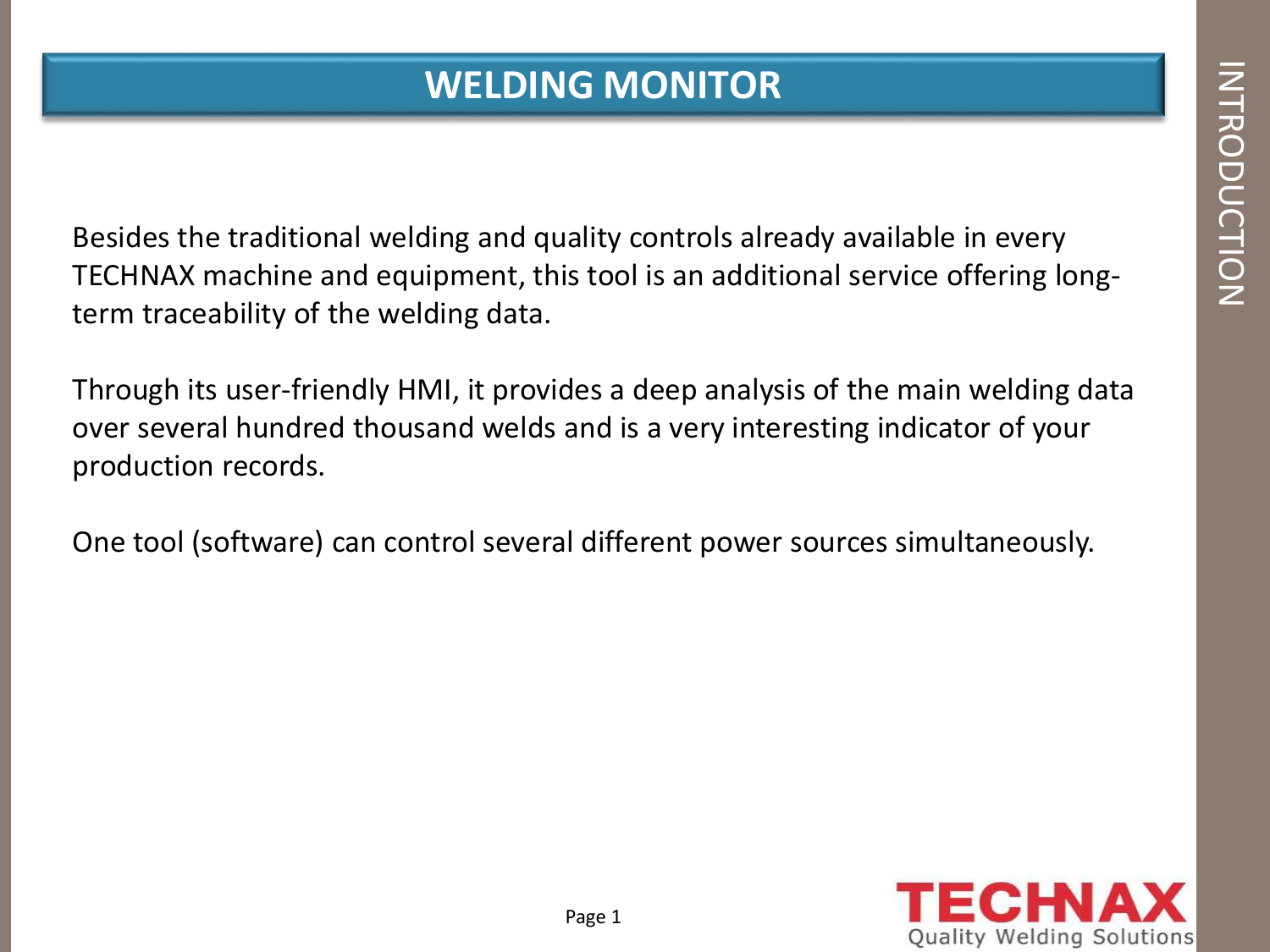### **WELDING MONITOR ARCHITECTURE**

The solution is built around three blocs :

- The Service application which will be executed on the IPC to recover data
- The Database which will contain the process data from the machine
- The analysis application which will allow to recover and display the data; it can be installed on any computer



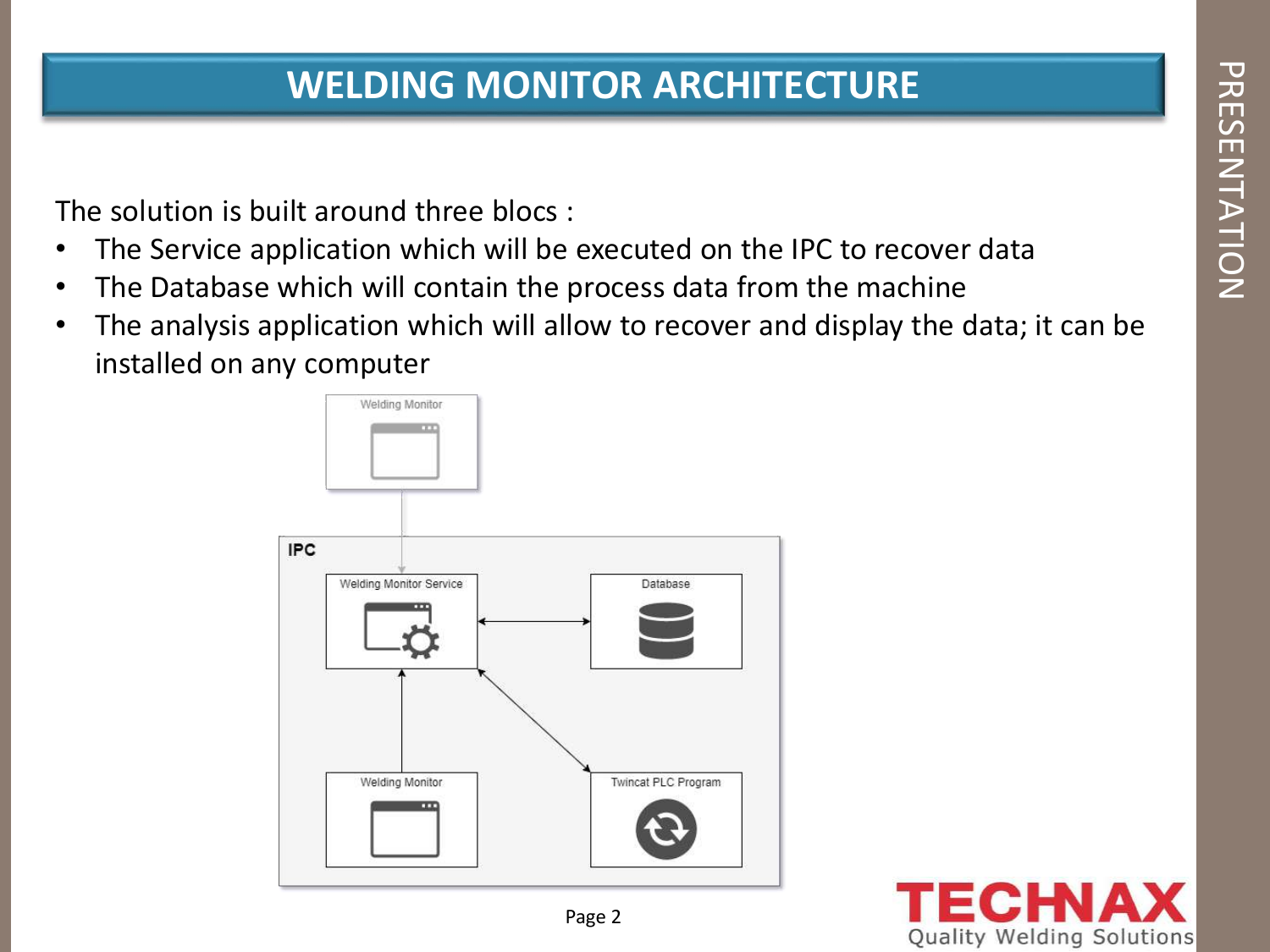### **DASHBOARD**



The dashboard shows following information :

- Welds quantity
- History over welds quantity
- History over non-compliant welds quantity
- Quality rate

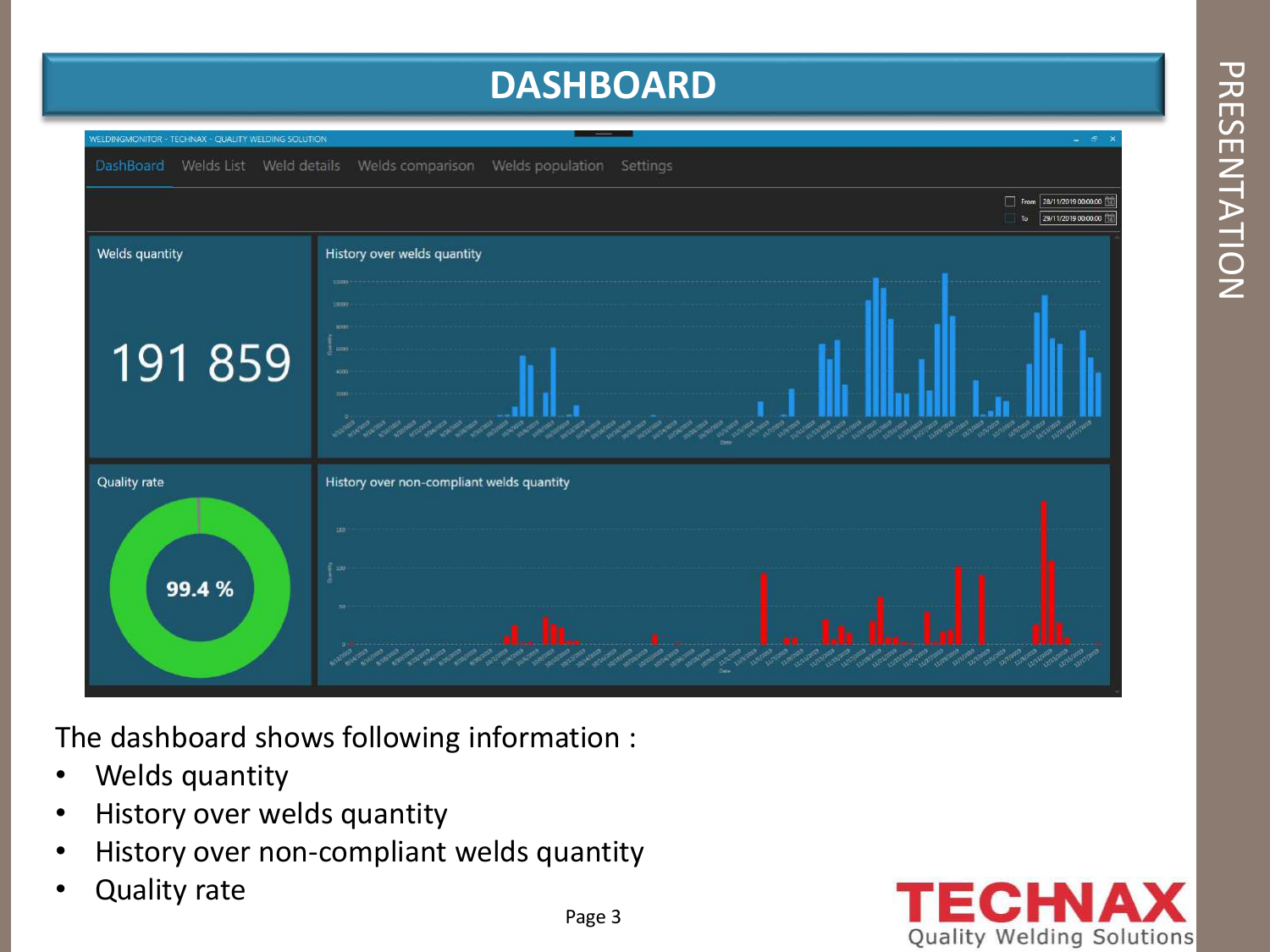## **DASHBOARD BY DATE AND TIME TECHNAX - QUALITY WELDING SOLUTION** DashBoard Welds List Weld details Welds comparison Welds population Settings From 28/11/2019 00:00:00 [11]  $\frac{1}{29/10^{2019}0000000}$ Welds quantity History over welds quantity Dashboard can also be filtered using date and time12785 Quality rate History over non-compliant welds quantity 99.9 %

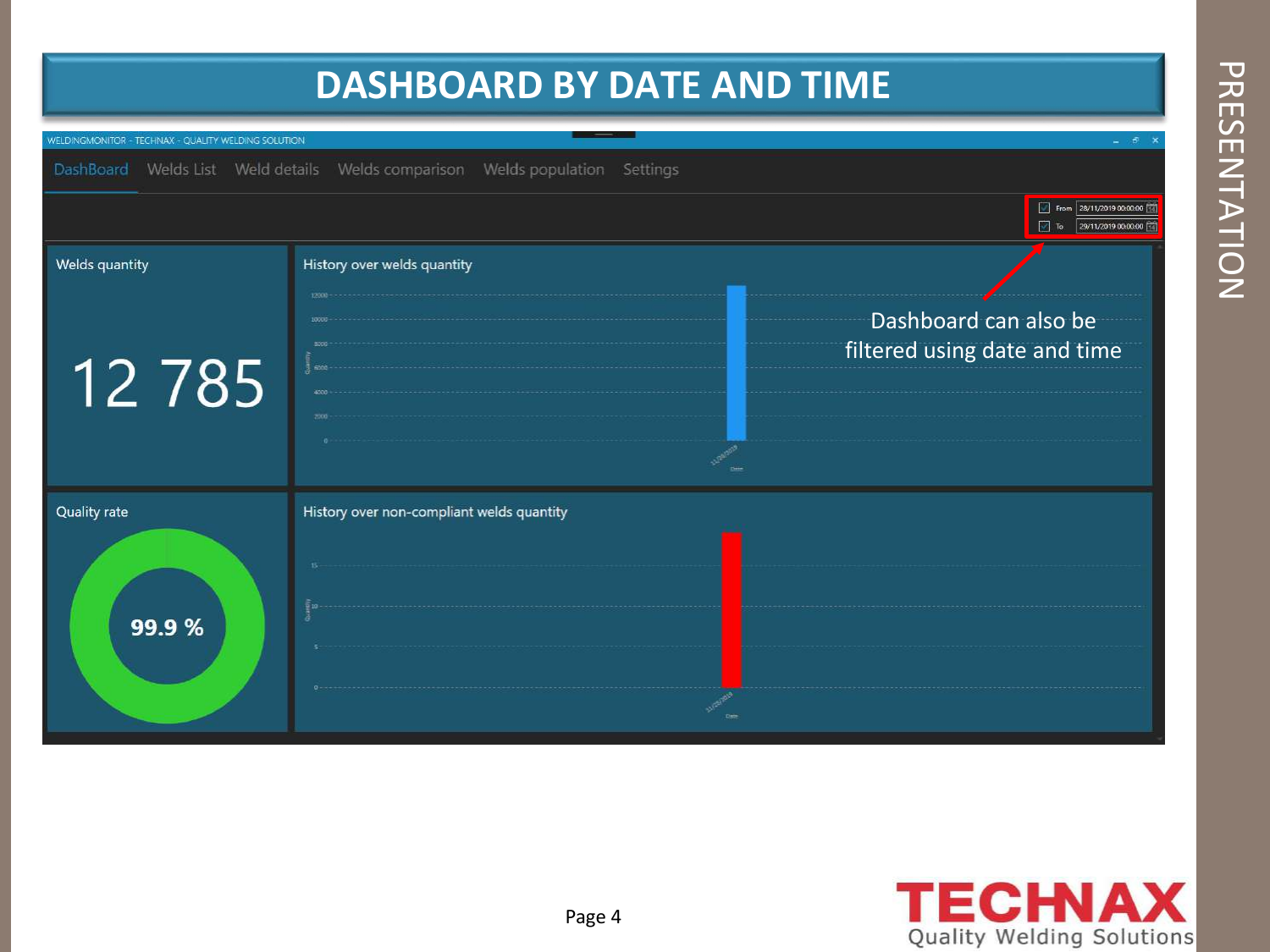### **WELDS LIST**

**VELDINGMONITOR - TECHNAX - OUALITY WELDING SOLUTION.** 

Welds comparison Welds population Settings DashBoard Welds List Weld details

|                              |                     |                    |                     |                                   |                |               |                     |             |          |                               |                    |                   |            |  | <b>filters</b> |  |
|------------------------------|---------------------|--------------------|---------------------|-----------------------------------|----------------|---------------|---------------------|-------------|----------|-------------------------------|--------------------|-------------------|------------|--|----------------|--|
| <b>WELDING DATE</b>          | <b>ID GENERATOR</b> | <b>RESULT CODE</b> | <b>WELDING TIME</b> | WELDING CYCLE TIME   WELDING PROG |                | WELDING POINT | <b>WEAR COUNTER</b> | <b>INFO</b> |          | GLOBAL CURRENT GLOBAL VOLTAGE | FORCE              | THICKNESS FORGING |            |  |                |  |
| 01/10/2019 05:26:59:015 27 1 |                     | D.                 | $1200 \, \text{ms}$ | $1200$ ms                         | $\mathbf{A}$   |               | 556                 | info.       | 19.670 A | 2 3 3 2 mV                    | 661.30 daN 5.84 mm |                   | 0.68 mm    |  |                |  |
| 01/10/2019 05:27:18:884 28   |                     | $\overline{0}$     | 1 200 ms            | 1.200 ms.                         | $\overline{4}$ |               | 557                 | info        | 19670 A  | 2325 mV                       | 661,79 daN 5,88 mm |                   | 0,70 mm    |  |                |  |
| 01/10/2019 05:27:38:904 29   |                     | $\overline{0}$     | 1 200 ms            | 1.200 ms                          | $\overline{4}$ | п             | 558                 | info        | 19.670 A | 2318 mV                       | 662.01 daN 5,90 mm |                   | $0.67$ rom |  |                |  |
| 01/10/2019 05:35:10:923 30   |                     | $\overline{0}$     | 1 200 ms            | 1 200 ms                          | $\overline{a}$ |               | 559                 | info        | 19 670 A | 2339 mV                       | 662,80 daN 5,96 mm |                   | 0.82 mm    |  |                |  |
| 01/10/2019 05:35:44:632 31   |                     | D.                 | $1200$ ms           | 1.200 ms                          | $\overline{4}$ |               | 560                 | info.       | 19670 A  | 2321 mV                       | 66606 daN 5,91 mm  |                   | 0.77 mm    |  |                |  |
| 01/10/2019 05:36:04:511 32   |                     | 10                 | 1 200 ms.           | 1 200 ms                          | ×              |               | 561                 | info        | 19670 A  | 2 3 18 mV                     | 665,40 daN 5,89 mm |                   | 0,73 mm    |  |                |  |
| 01/10/2019 05:45:20:987 33   |                     | $\overline{0}$     | 1 200 ms            | 1 200 ms                          | L.             |               | 562                 | info:       | 19 670 A | 2321 mV                       | 659,59 daN 5,88 mm |                   | 0,70 mm    |  |                |  |
| 01/10/2019 05:45:40:956 34   |                     | o                  | 1 200 ms            | 1 200 ms                          | a              |               | 563                 | info        | 19 670 A | 2323 mV                       | 665,04 dal 5,89 mm |                   | $0.73$ mm  |  |                |  |
| 01/10/2019 05:46:00:866 35   |                     | 10                 | 1 200 ms            | 1 200 ms                          | 4              |               | 564                 | info        | 19 670 A | 2 321 mV                      | 660,60 daN 5,92 mm |                   | 0.74 mm    |  |                |  |
| 01/10/2019 05:55:11:612 36   |                     | $\overline{0}$     | 1 200 ms            | 1200 ms                           | $\overline{4}$ |               | 565                 | info        | 19670 A  | 2.347 mV                      | 659.46 daN 5,88 mm |                   | 0.70 mm    |  |                |  |
| 01/10/2019 05:55:31:601 37   |                     | 10                 | 1 200 ms            | 1 200 ms                          | 14             | п             | 566                 | info.       | 19670 A  | 2 3 38 mV                     | 661,48 daN 5,87 mm |                   | 0.69 mm    |  |                |  |
| 01/10/2019 05:55:51:611 38   |                     | lo                 | 1 200 ms            | 1 200 ms                          | и              |               | 567                 | info        | 19 670 A | 2 3 24 mV                     | 664,30 daN 5,91 mm |                   | 0.69 mm    |  |                |  |
| 01/10/2019 06:00:38:724 39   |                     | O                  | 1 200 ms            | 1.200 ms                          | 4              |               | 568                 | info        | 19 670 A | 2 318 mV                      | 661,35 daN 5,83 mm |                   | 0,66 mm    |  |                |  |
| 01/10/2019 06:00:58:713 40   | - 1                 | $\overline{0}$     | $1200$ ms.          | 1 200 ms                          | $\overline{4}$ | я             | 569                 | info.       | 19 670 A | 2319 mV                       | 658.71 daN 5.86 mm |                   | 0.71 mm    |  |                |  |
| 01/10/2019 06:01 18:723 41 1 |                     | $\alpha$           | $1,200$ ms          | 1 200 ms                          | -4             | п.            | 570                 | info:       | 19570 A  | 2325 mV                       | 668.52 daN 5.86 mm |                   | 0.69 mm    |  |                |  |
| 01/10/2019 06:12:52:675 42 1 |                     | lo:                | 1 200 ms            | 1 200 ms                          | 15.            | п             | 571                 | info.       | 19670 A  | 2.491 mV                      | 663,33 daN 5,61 mm |                   | $0.66$ mm  |  |                |  |
| 01/10/2019 06:13:12:685 43   |                     | lo.                | 1 200 ms            | 1.200 ms                          | 5              |               | 572                 | info        | 19 670 A | 2.483 mV                      | 663,68 daN 5,59 mm |                   | 0.69 mm    |  |                |  |
| 01/10/2019 06:13:32:874 44   | $\mathcal{A}$       | $\overline{0}$     | 1 200 ms            | 1 200 ms                          | 15             | п             | 573                 | info        | 19670 A  | 2.475 mV                      | 667,60 daN 5,67 mm |                   | 0,68 mm    |  |                |  |
| 01/10/2019 06:18:34:007 45   |                     | 10                 | $1200 \text{ ms}$   | 1 200 ms                          | 5              | п             | 574                 | info        | 19670 A  | 2473 mV                       | 660,34 daN 5,63 mm |                   | $0.69$ mm  |  |                |  |
| 01/10/2019 06:18:54:086 46   |                     | $\overline{0}$     | $1200 \text{ ms}$   | 1 200 ms                          | 5              |               | 575                 | info        | 19670 A  | 2479 mV                       | 665,57 daN 5,64 mm |                   | 0.71 mm    |  |                |  |
| 01/10/2019 06:19:14:286 47   |                     | 10                 | 1 200 ms            | 1.200 ms                          | 15.            |               | 576                 | info        | 19 670 A | 2.471 mV                      | 665.09 daN 5.68 mm |                   | 0.73 mm    |  |                |  |
| 01/10/2019 06:23:08:720 48   |                     | $\overline{0}$     | 1.200 ms            | 1.200 ms                          | 5              | п             | 577                 | info.       | 19870 A  | 2.495 mV                      | 659,32 daN 5,61 mm |                   | 0,84 mm    |  |                |  |
| 01/10/2019 06:23:28:909 49   |                     | $\mathbf{0}$       | 1 200 ms            | 1 200 ms                          | 5              |               | 578                 | info        | 19870 A  | 2.487 mV                      | 662.58 daN 5,61 mm |                   | $0.72$ mm. |  |                |  |
| 01/10/2019 06:23:49:009 50   |                     | l O                | 1 200 ms            | 1.200 ms                          | 15             |               | 579                 | info.       | 19870 A  | 2.481 mV                      | 659.63 daN 5,62 mm |                   | $0.72$ mm  |  |                |  |
| 01/10/2019 06:35:05:551 51   |                     | 0                  | 1.200 ms.           | 1 200 ms                          | 5              | и             | 580                 | info        | 19870 A  | 2 490 mV                      | 663,02 daN 5,59 mm |                   | 0,68 mm    |  |                |  |
| 01/10/2019 06:35:25:641 52   |                     | $\overline{0}$     | 1 200 ms            | 1 200 ms                          | 5              | п             | 581                 | info.       | 19870 A  | 2 493 mV                      | 661,35 daN 5,61 mm |                   | 0.78 mm    |  |                |  |
| 01/10/2019 06:35:45:860 53   |                     | $\overline{0}$     | 1 200 ms            | 1 200 ms                          | $\sim$         |               | 582                 | info        | 19870 A  | 2485 mV                       | 662,58 dal 5,66 mm |                   | $0.75$ mm  |  |                |  |
| 01/10/2019 06:50:53:618 54   |                     | $\overline{0}$     | 1 200 ms            | 1.200 ms                          | 6              | и             | 583                 | info        | 19 670 A | 2 2 95 mV                     | 664.52 daN 5.88 mm |                   | 0.73 mm    |  |                |  |
| 01/10/2019 06:51:13:817 55   |                     | $\overline{0}$     | 1 200 ms            | 1 200 ms                          | 6              | и             | 584                 | info        | 19 670 A | 2 2 86 mV                     | 666.41 daN 5.88 mm |                   | 0,74 mm    |  |                |  |
| 01/10/2019 06:51:33:937 56   |                     | $\alpha$           | $1200 \text{ ms}$   | 1 200 ms                          | 16             | đ             | 585                 | into        | 19670 A  | 2 2 84 mV                     | 660.82 daN 5,90 mm |                   | 0.74 mm    |  |                |  |
| 01/10/2019 06:58:07:557 57   |                     | $\overline{0}$     | 1 200 ms            | 1 200 ms                          | 6              |               | 586                 | info        | 19 670 A | 2 279 mV                      | 664,91 daN 5,87 mm |                   | 0,75 mm    |  |                |  |
| 01/10/2019 06:58:27:647 58   |                     | $\overline{0}$     | 1 200 ms            | 1 200 ms                          | 16             | и             | 587                 | info        | 19 670 A | 2 280 mV                      | 662,54 daN 5,91 mm |                   | 0.76 mm    |  |                |  |
| 01/10/2019 06:58:47:746 59   |                     | ۱G                 | $1200$ ms.          | 1 200 ms                          | 6              | я             | 588                 | info.       | 19 680 A | 2.257 mV                      | 666,98 daN 5,89 mm |                   | $0.73$ mm  |  |                |  |
| 01/10/2019 07:06:38:094 60   |                     | 10                 | 1 200 ms            | 1 200 ms                          | 6 <sup>2</sup> | п             | 589                 | info.       | 19670 A  | 2 274 mV                      | 663,28 daN 5,88 mm |                   | 0.74 mm    |  |                |  |
|                              |                     |                    |                     |                                   |                |               |                     |             |          |                               |                    |                   |            |  |                |  |

It is possible to browse the list of all saved welds in the welding list tab. Characteristics of each weld will be displayed, like date, result code, welding program and a data matrix of the customer part. Specific information like force, if the machine is accordingly equipped, can be shown as well.

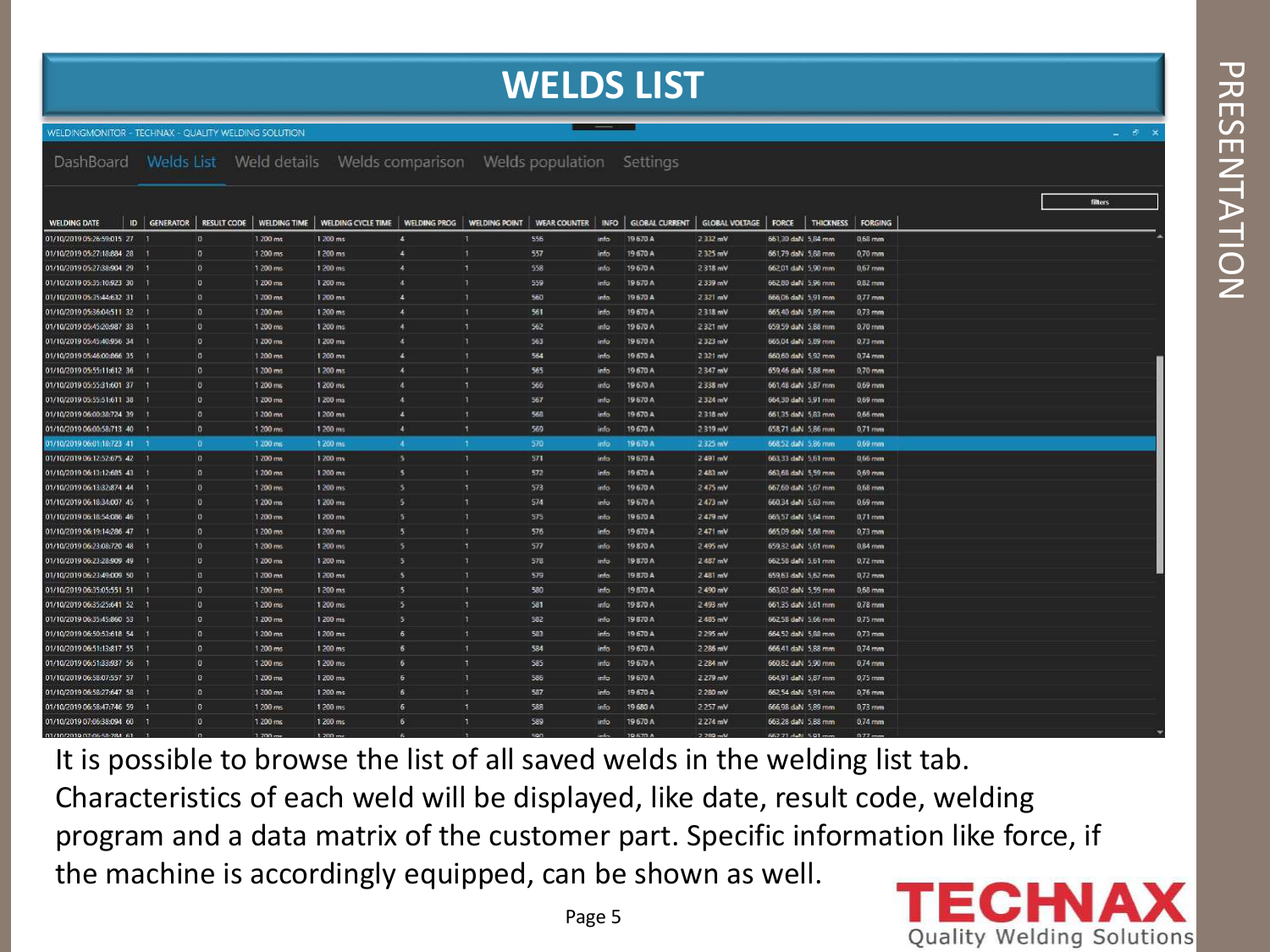### **WELD DETAILS**



The complete information of one weld can be shown on the HMI. Colored curves indicating current, voltage, resistance, force and forging values are displayed.

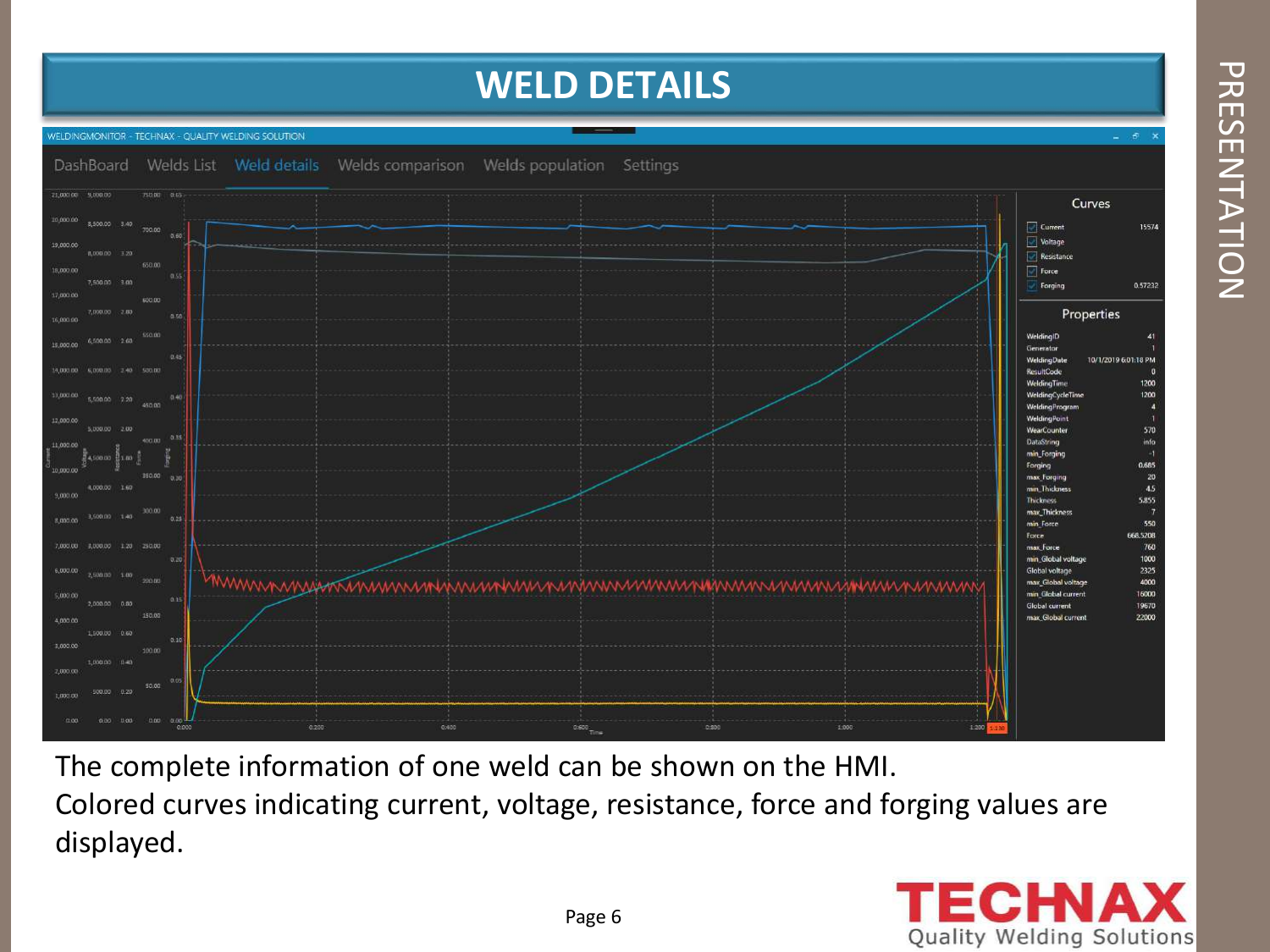### **WELDS COMPARISON**

| $-58$<br>WELDINGMONITOR - TECHNAX - QUALITY WELDING SOLUTION |       |       |                                                                              |               |       |       |       |                         |  |  |
|--------------------------------------------------------------|-------|-------|------------------------------------------------------------------------------|---------------|-------|-------|-------|-------------------------|--|--|
|                                                              |       |       | DashBoard Welds List Weld details Welds comparison Welds population Settings |               |       |       |       |                         |  |  |
| 21,000.00                                                    |       |       |                                                                              |               |       |       |       | Curves                  |  |  |
| 20,000.00                                                    |       |       |                                                                              |               |       |       |       | C Current               |  |  |
| 19,000.00 -                                                  |       |       |                                                                              |               |       |       |       | C Voltage<br>Resistance |  |  |
| 15,000.00                                                    |       |       |                                                                              |               |       |       |       | $\bigcirc$ Force        |  |  |
| 12,000.00                                                    |       |       |                                                                              |               |       |       |       | $\bigcirc$ Forging      |  |  |
| 16,000.00                                                    |       |       |                                                                              |               |       |       |       | Properties              |  |  |
| 15,000.00 -                                                  |       |       |                                                                              |               |       |       |       | 27<br>28<br>29          |  |  |
| 14,000.00                                                    |       |       |                                                                              |               |       |       |       | 30<br>31                |  |  |
| 13,800.00                                                    |       |       |                                                                              |               |       |       |       | 32<br>33                |  |  |
| 12,000.00                                                    |       |       |                                                                              |               |       |       |       | 34<br>35                |  |  |
| 11,000.00 --                                                 |       |       |                                                                              |               |       |       |       | 36<br>37<br>38          |  |  |
| 10,000.00                                                    |       |       |                                                                              |               |       |       |       | 39<br>40                |  |  |
| 9,000.00                                                     |       |       |                                                                              |               |       |       |       | 41                      |  |  |
| 3,000.00-                                                    |       |       |                                                                              |               |       |       |       |                         |  |  |
| 7,000.00 ~                                                   |       |       |                                                                              |               |       |       |       |                         |  |  |
| $6,000.00 +$                                                 |       |       |                                                                              |               |       |       |       |                         |  |  |
| 5,000.00                                                     |       |       |                                                                              |               |       |       |       |                         |  |  |
| 4,000,00                                                     |       |       |                                                                              |               |       |       |       |                         |  |  |
| $3,000.00 - -$                                               |       |       |                                                                              |               |       |       |       |                         |  |  |
| 2,000.00<br>1,000.00                                         |       |       |                                                                              |               |       |       |       |                         |  |  |
| $0.00 -$                                                     |       |       |                                                                              |               |       |       |       |                         |  |  |
|                                                              | 0.000 | 0.200 | 0.400                                                                        | 0:600<br>Time | 0.800 | 1:000 | 1.100 |                         |  |  |

From the welding list, multiple selected welds can be shown and compared ( up to 10 welds max.).

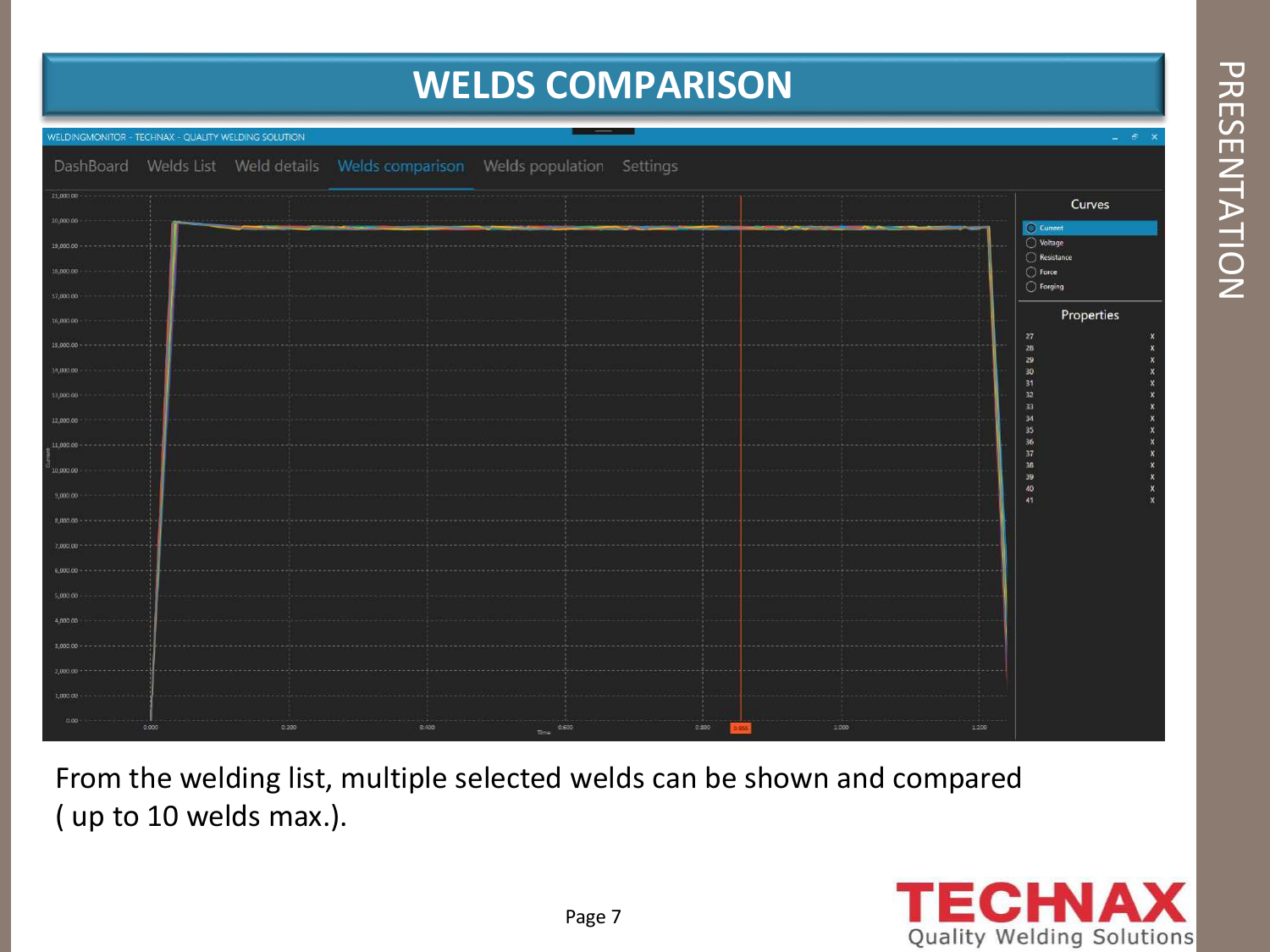### **WELDS POPULATION**



A population of welds filtered by one welding property can be shown. Property thresholds with its variations will be displayed. Electrodes changes are recorded as well.